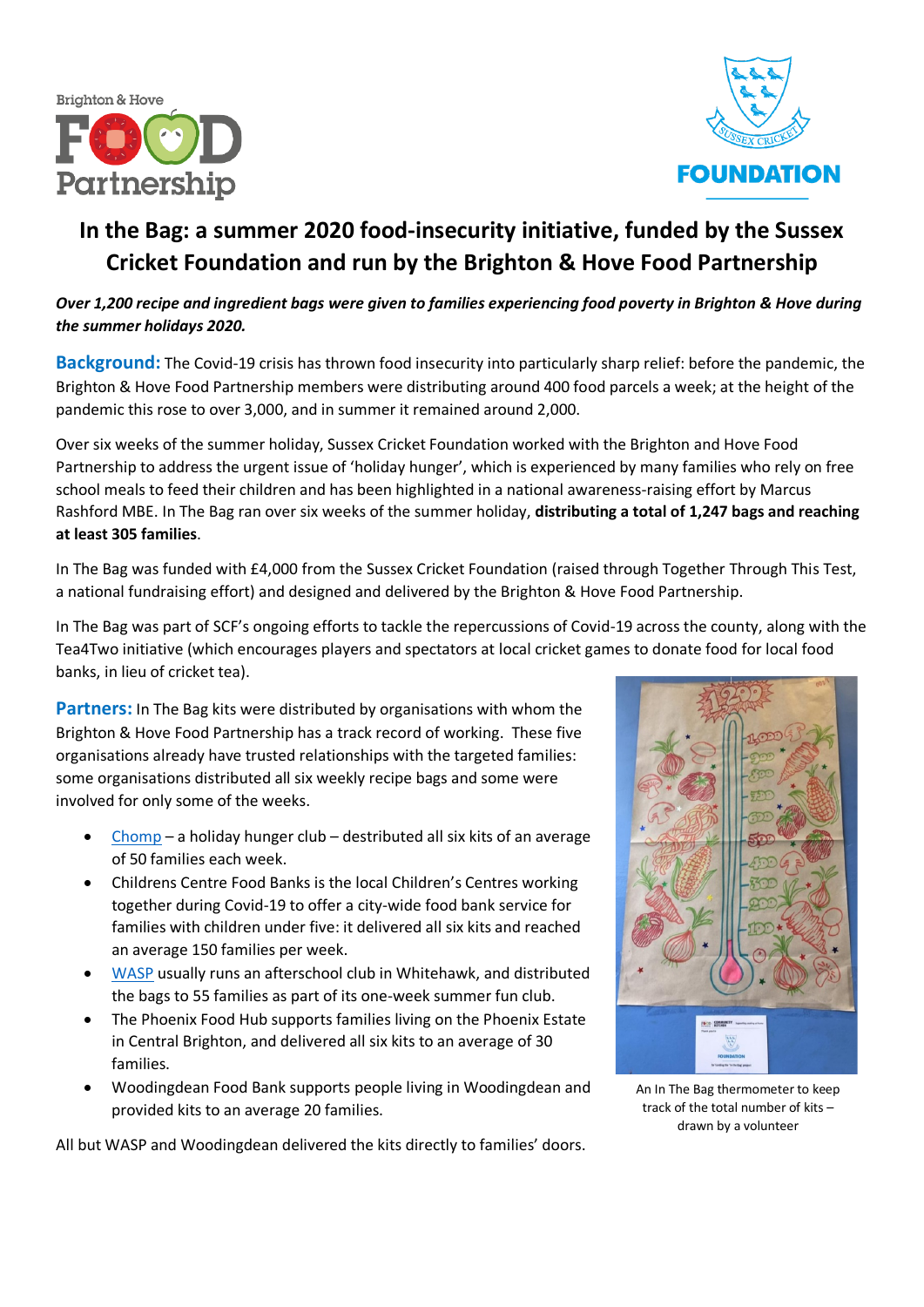The In The Bag kits were put together at Hove Park School (the food hub) by a team of 12 Food Partnership volunteers, and were then driven by two volunteer drivers to the projects delivering them to the families. Each round of In The Bags took approximately one day to make. The volunteers told BHFP that they loved working on this project, which they could see offered families experiencing poverty and isolation a real treat at a very difficult time.

**What was In The Bag?** Each of the bags contained recipe kits, including the recipe itself and all the ingredients needed to make the recipe apart from salt/pepper and oil. The ingredients were readyweighed-out for ease, but recipes included amounts so that the families can make them again if they wish. The Food Partnerships aimed for healthier recipes that included veg and/or fruit. Based on its extensive experience of teaching cookery, the Food Partnership chose recipes that were easy to make, that are known to work, and provide options for children's involvement.



One of the drivers was accompanied by her six-year-old daughter

**The recipes included**: Cup A Noodle (a veg -packed homemade version of a pot noodle), Super Spaghetti (with or without tuna), Potato Logs with Boiled Eggs and Mini Fruit & Chocolate 'Pizza'; Savoury Rice; and Fruit Scones (including a cookie cutter for each bag).

Most of the ingredients were bought with Sussex Cricket Foundation funding, although the scone mix was surplus donated when a workplace canteen closed and the water biscuits that formed the base of the 'fruit pizza' were donated by Fareshare.

**Also In The Bag:** Each week, information and activities for the families were included. These included Veg Power 'Eat Them to Defeat Them' activity packs (veg-themed masks, colouring, word searches etc.), Waste Less Save More information booklets and fridge thermometers, and toothbrushes and toothbrushing advice, provided by the Dental Health Team at the local Council.

#### **Feedback**

The Food Partnership sought feedback from the coordinators of the projects, all of whom said that the families had enjoyed the recipes and wanted to know if they were going to happen again.

- The Children's Centre staff and the volunteers from Chomp both said that recipients liked how simple the recipes were: some people have low levels of confidence with cooking but also because many had limited time due to pressures of work / family care.
- Woodingdean Food Bank told the Food Partnership that one family was very touched that other people cared enough about them to make up such nice bags of stuff.
- The Phoenix Food Hub reported that families said how much they enjoyed the recipe bags because it provided something additional / slightly different to the usual food parcel.
- And the leader from WASP simply said THANK YOU SO MUCH!!!!

#### **Profile and coverage**

- **Traditional media:** Two blogs were sent via two newsletters to the Food Partnership's 7,300 subscribers, there were articles in *The Argus* and *Brighton and Hove* news, an interview with SCF chair Jon Filby on BBC Radio Sussex, and Katy Cooper (SCF trustee) was interviewed on internet-radio cricket channel Guerilla Cricket during the tea break in an England v. Pakistan Test Match.
- **Social media stats***:* Brighton & Hove Food Partnership posted eight social-media posts across Twitter, Facebook and Instagram, which had over 18,000 views and 475 engagements.

#### **Looking ahead**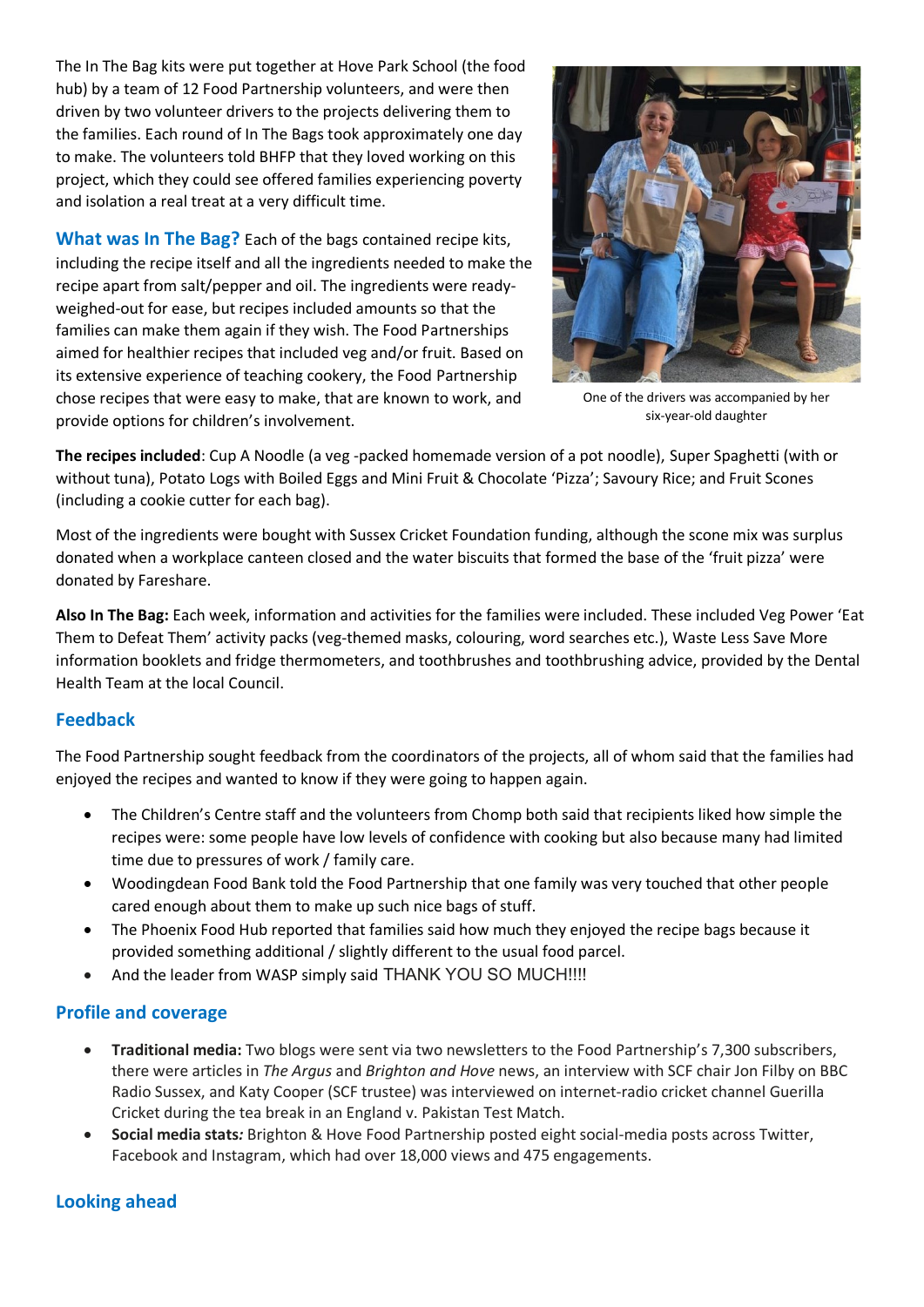Sussex Cricket Foundation hopes that In The Bag can be an annual initiative, providing support to families local to the 1<sup>st</sup> Central County Ground in summer 2021 and beyond, and looks forward to working with the Brighton & Hove Food Partnership in the future.

The Partnership has provided some helpful feedback on the process, on which we can build in future years to improve the impact of In The Bag:

- **Develop mechanisms for feedback from the families that receive the kit**: the partner organisations requested but did not receive feedback/photos from the families in 2020. However, a prize draw for returning feedback or for photos of them making the dish might incentivise this. The Food Partnership had planned to design a short questionnaire to include in the penultimate bag, but this coincided with moving the food to a new venue, so this was not possible. The mechanism for returning the questionnaires will also need to be decided upon; an online /text survey might work better if the partner organisations are able to send it out in a way that meets GDPR requirements.
- **More time at planning stage**: inevitably given the circumstances, the project went from idea to delivery very quickly, which meant that there was not enough time to get information on opportunities for children's involvement in cricket included in the packs until the final week.
- **Active involvement of the SCF team in making up the bags**: this would have been greatly welcomed by the Food Partnership, but of course Covid-19 restrictions and furlough made this hard in 2020.

#### **Brighton & Hove Food Partnership says:**

*'Working with Sussex Cricket Foundation on this project was a really positive experience for us. Your enthusiasm for this project was heartening and we appreciated that you trusted us to deliver this project. Over 300 families experiencing food poverty in the city had a nutritious meal a week for six weeks thanks to this project.*

*The funding also allowed us to trial an idea (a sort of Hello Fresh for community food), which we now hope to adapt for other groups (for example isolated older people or people with mental health issues) as well as repeat for families. We are very happy to provide anything else you need.'* – Vic Borrill, director, Brighton & Hove Food Partnership

#### **Sussex Cricket Foundation says:**

*'We are very grateful to the Brighton & Hove Food Partnership for enabling Sussex Cricket to support our local community through this crucial project. Food security is very much in the news at the moment, and Sussex Cricket will continue to work with the great people at the Food Partnership to help*  to ensure that children don't go hungry in our city.' - Jon Filby, chair, SCF



SCF branding was on all the bags and recipe cards, noting that SCF funded the bags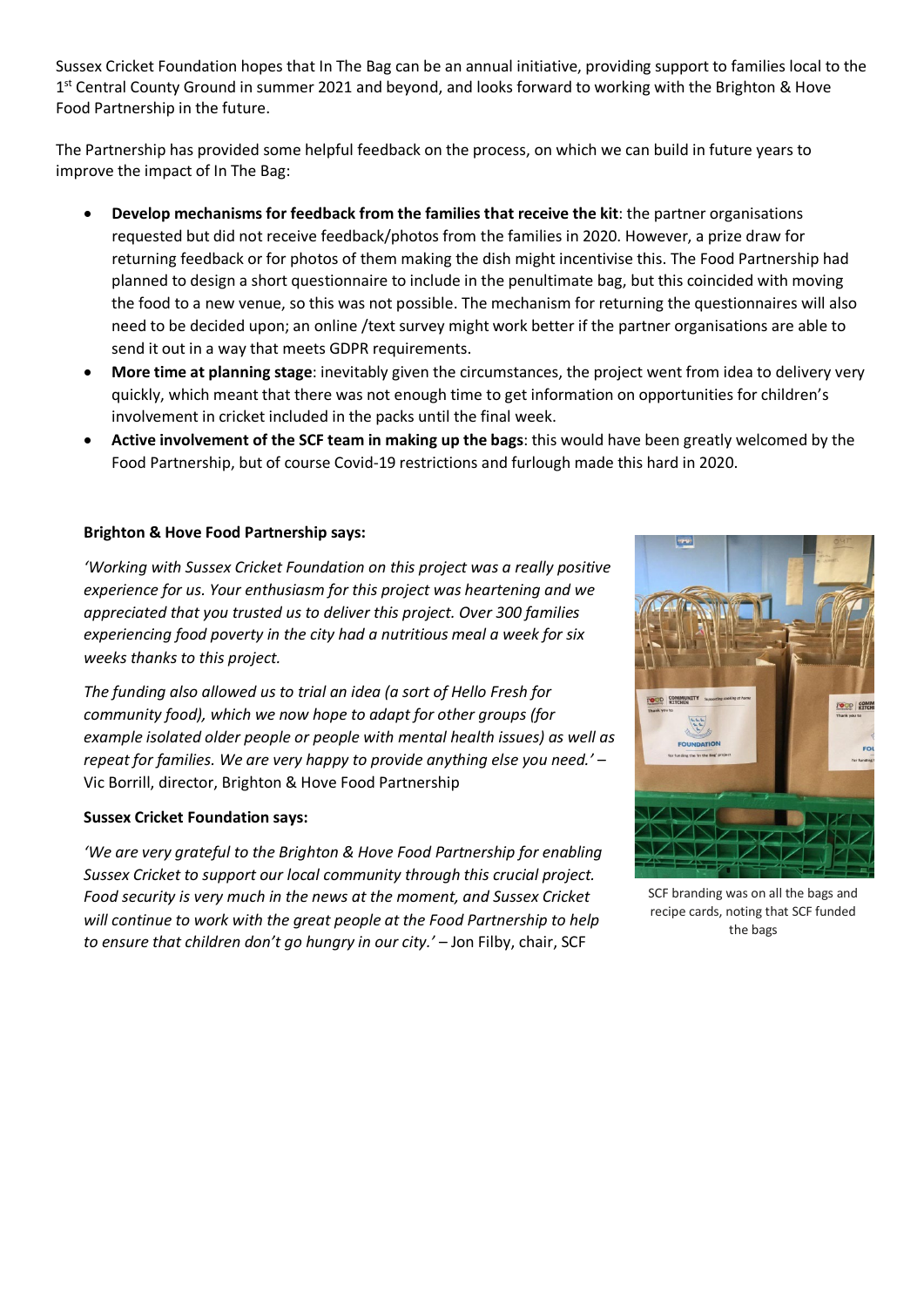# **Super Spaghetti (with or without tuna)**

- Equipment 2 x large pans, wooden spoon, knife, sieve or colander
- This recipe will serve 4-6 people but you can always cook less spaghetti and keep some of the sauce for later if there are less people

|                              | <b>Ingredients in the Bag</b> | <b>Method</b>                                                                                            |
|------------------------------|-------------------------------|----------------------------------------------------------------------------------------------------------|
| 1 clove of garlic            |                               | Preparation                                                                                              |
|                              | 1-2 teaspoons of mixed herbs  | Peel & chop or press the garlic.                                                                         |
| 1 onion                      |                               | Chop the onion into small pieces                                                                         |
| 2 x 400g tins of tomatoes    |                               | Wash and chop the courgette into cubes                                                                   |
| 1 x courgette                |                               | Drain the water from the tuna (if using)                                                                 |
| Small tin tuna (if eat fish) |                               | You want approx. 75 g of spaghetti per person                                                            |
| 1 pack of spaghetti          |                               | $2 = 150g$ or just over one quarter of the pack                                                          |
| You will also need           |                               | $4 = 300g$ or approx. two thirds of the pack                                                             |
| Oil                          |                               | $6 =$ whole pack                                                                                         |
| Salt and pepper to taste     |                               | Break the spaghetti in half (fun job for children)                                                       |
| 1 tbsp oil                   |                               | Place the oil into a large pan on a medium heat.                                                         |
| Onion                        |                               | Add the garlic and onion and fry for around 2 minutes, or                                                |
| Garlic                       |                               | until lightly golden. If the onion is browning too quickly<br>turn down the heat and add a pinch of salt |
| 2 x 400g tins tomatoes<br>3  |                               | Add the tomatoes, squashing and breaking them up                                                         |
| <b>Mixed herbs</b>           |                               | slightly with a wooden spoon.                                                                            |
|                              |                               | Add a splash of water to the empty tomato tins, give<br>them a swirl and pour into the pan.              |
|                              |                               | Add the mixed herbs and stir                                                                             |
|                              |                               |                                                                                                          |
| 4                            |                               | Bring to the boil, then turn the heat down to low and                                                    |
|                              |                               | simmer* for around 25 minutes or until thickened,<br>stirring occasionally.                              |
|                              |                               | *Simmering means there are just a few bubbles                                                            |





**Visit: [www.bhfood.org.uk](http://www.bhfood.org.uk/events) Email: [info@bhfood.org.uk](mailto:info@bhfood.org.uk) Call: 01273 431700 The Community Kitchen, 113 Queens Road, Brighton BN1 3XG**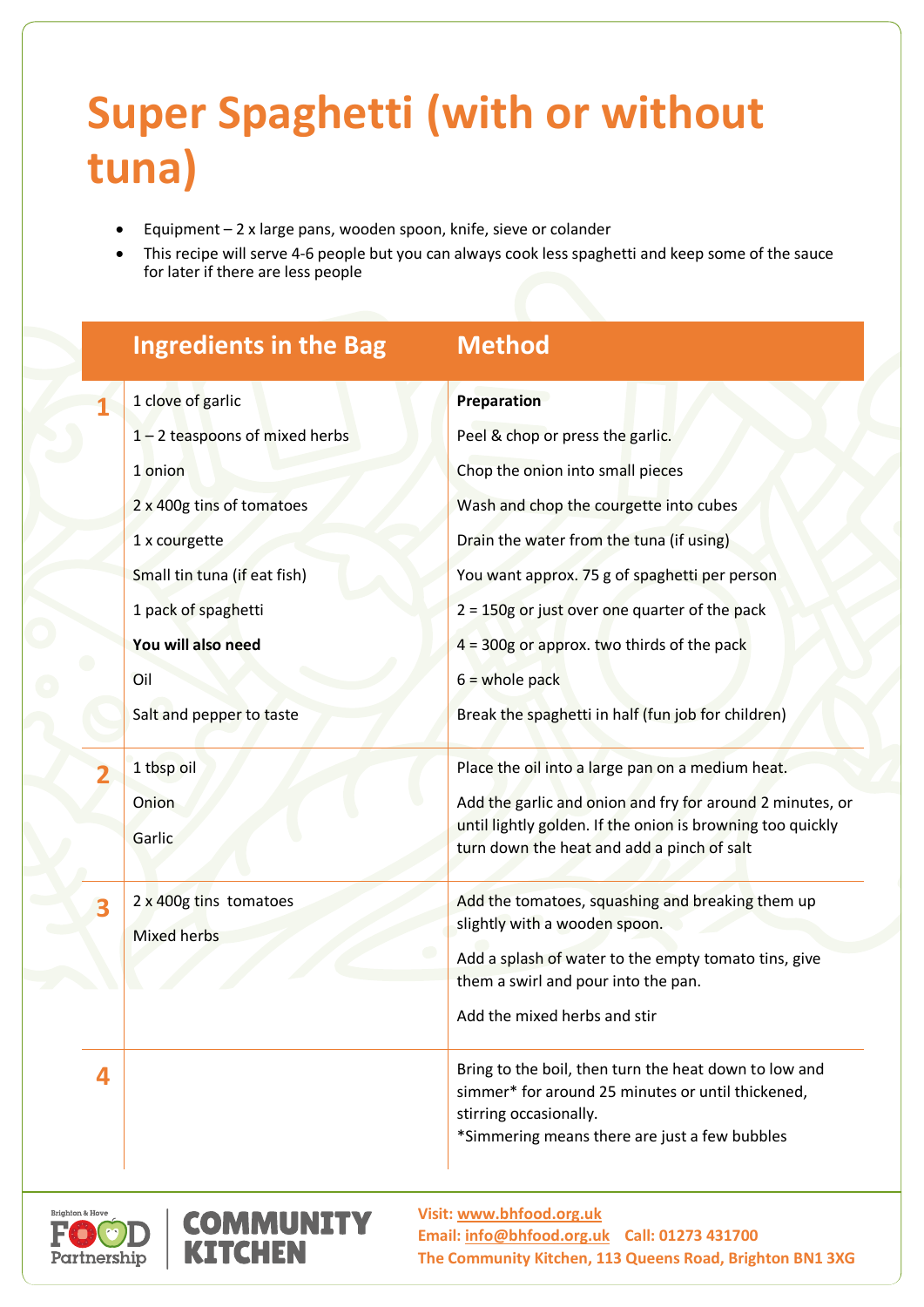|   | <b>Ingredients in the Bag</b>                            | <b>Method</b>                                                                                                                                                                                                                                                             |
|---|----------------------------------------------------------|---------------------------------------------------------------------------------------------------------------------------------------------------------------------------------------------------------------------------------------------------------------------------|
| 5 | Tuna (if using) and chopped courgette<br>Salt and pepper | Add the chopped courgette and tuna.<br>Stir and leave on the heat for another 5 minutes<br>Have a taste and season with a tiny pinch of salt and<br>pepper<br>Turn heat off and leave with a lid on the pan (or if you<br>don't have a lid put a plate on top of the pan) |
|   | Water<br>Spaghetti                                       | Bring a large pan of water to the boil (either in the kettle<br>or pan with a lid)<br>Carefully add the spaghetti<br>Cook without a lid on for 10 minutes<br>Taste and check the pasta is cooked<br>Drain the water from the spaghetti using a sieve or<br>colander       |
|   | Sauce in pan                                             | If you are making less put some of the sauce aside in a<br>bowl / pan for later<br>Add the spaghetti to the sauce and mix well<br>Ready to eat                                                                                                                            |

This is a useful basic sauce and can be used in so many ways. Instead of using as a pasta sauce you could use it to make a casserole by adding beans, vegetable and potatoes.

### **In the Bag is possible thanks to funding from**



## **FOUNDATION**